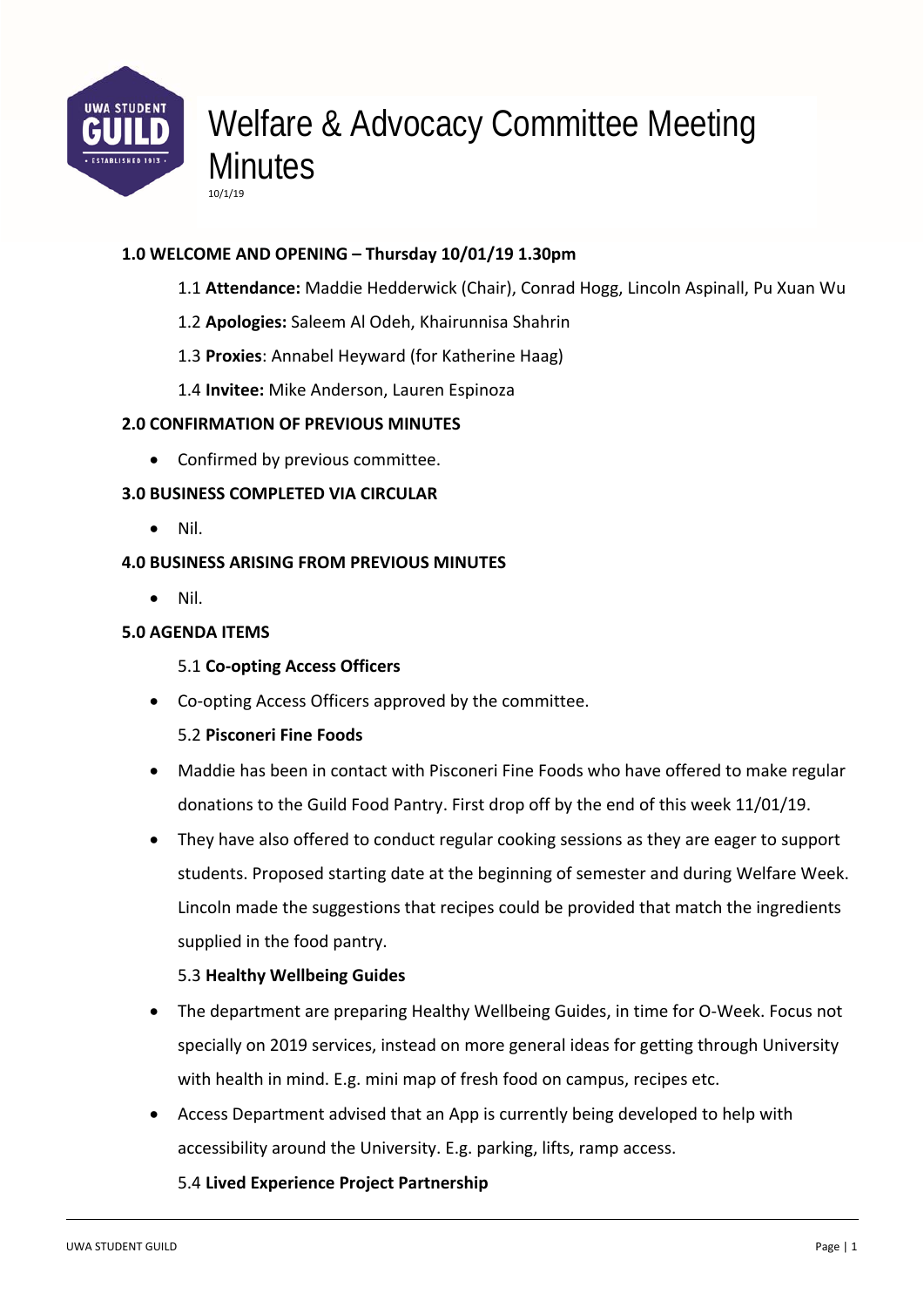

## Welfare & Advocacy Committee Meeting **Minutes** 10/1/19

 Welfare and Access Departments are partnering with this project. As there has been a dynamic shift in focus, both departments will be involved but Access will take the lead on the mental health focus.

5.5 **PJ Day** 

- PJ Day  $12<sup>th</sup>$  March 2019. There will be activities on the Oak Lawn, engagement online and on campus encouraged. The focus of the event will be to promote good sleep, sleep hygiene, debunking myths etc. Support from the Sleep Science School with information being provided.
- More advertising is required after receiving feedback from last year's event, therefore this will be a focus. Focus on recruiting staff to get involved by wearing PJs also.
- A possible sponsorship with Peter Alexander being explored.

## 5.6 **Welfare Department projects outline**

- Fridge for Food Pantry looking for a possible donation of a fridge
- Free cereal station in Ref possibility of toast also
- Bread for food pantry continuing in 2019
- Guild notice boards revamp positive vibes wall, welfare noticeboard
- Dog walking on campus possible semester 1 start, regular stress relief, socialising
- International Students Welfare packs possibility of getting translated into languages other than English.

## 5.7 **Headspace on Campus**

Research into Headspace on campus is continuing, this is a long-term project.

## 5.8 **Food Pantry Collection boxes**

 Maddie will be creating a roster for the collection of food pantry collection boxes across campus. This will also be the case for the collection of bread once semester 1 starts.

## 5.9 **Mental health events motion/policy**

Equity and diversity project. Motion to be moved at next Guild Council in January.

## **6.0 GENERAL BUSINESS**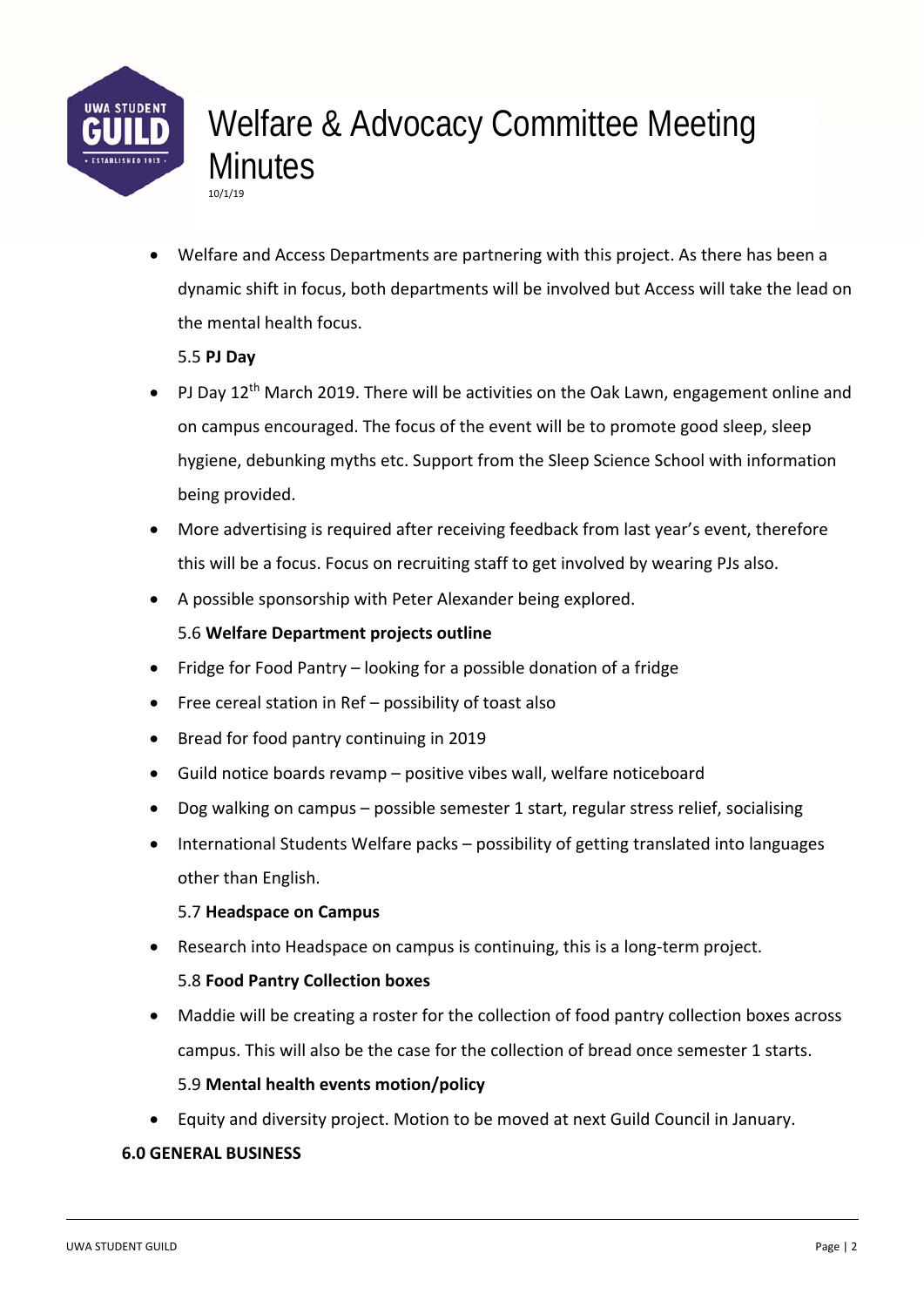

## Welfare & Advocacy Committee Meeting **Minutes** 10/1/19

• Nil.

## **7.0 CLOSE AND NEXT MEETING**

- 7.1 Next meeting provisionally set for February
- Maddie to send calendar request for week of the 11<sup>th</sup> of February 2019.
	- 7.2 Meeting closed at 2.16pm